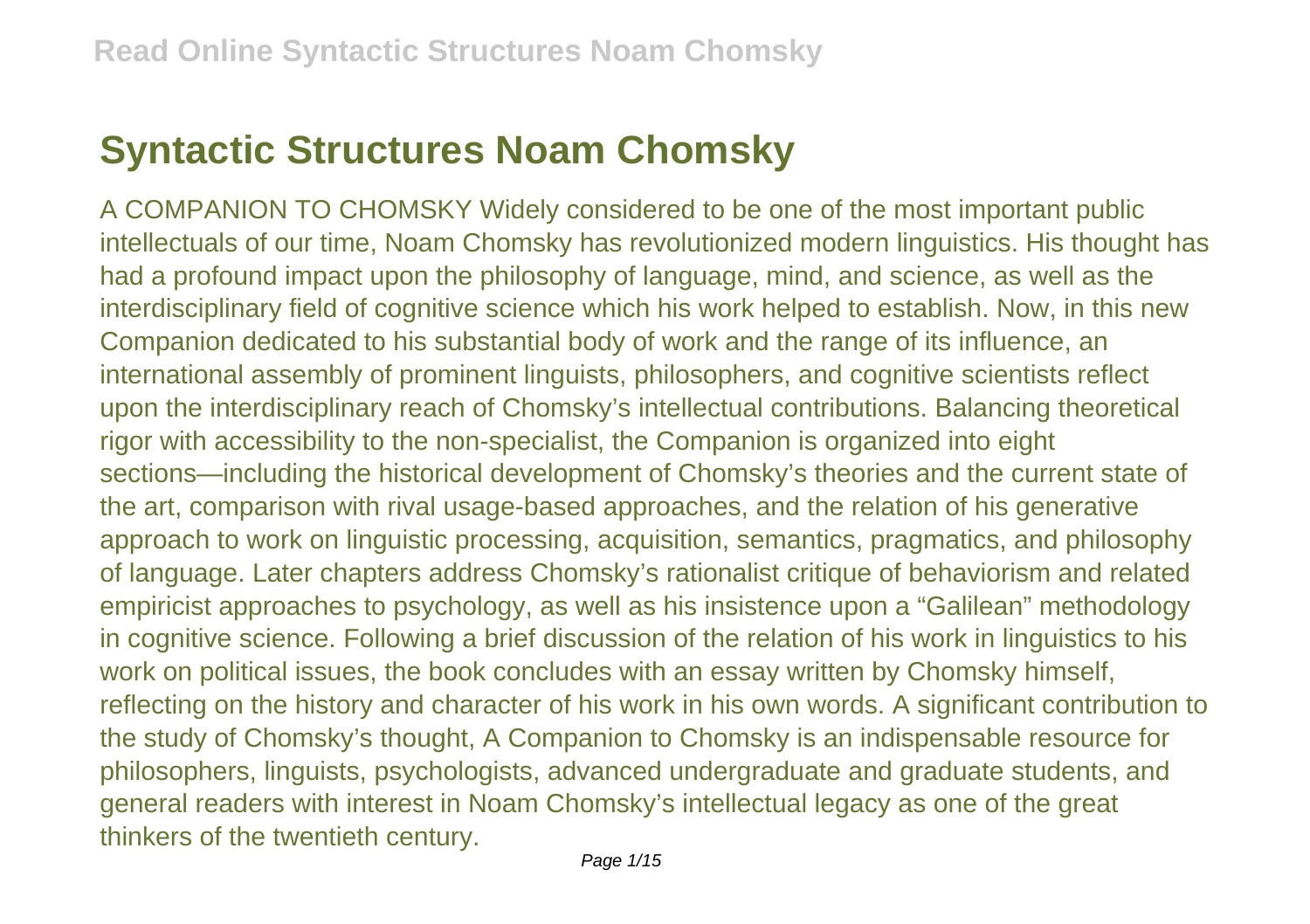The Minimalist Program consists of four recent essays that attempt to situate linguistic theory in the broader cognitive sciences. In these essays the minimalist approach to linguistic theory is formulated and progressively developed. Building on the theory of principles and parameters and, in particular, on principles of economy of derivation and representation, the minimalist framework takes Universal Grammar as providing a unique computational system, with derivations driven by morphological properties, to which the syntactic variation of languages is also restricted. Within this theoretical framework, linguistic expressions are generated by optimally efficient derivations that must satisfy the conditions that hold on interface levels, the only levels of linguistic representation. The interface levels provide instructions to two types of performance systems, articulatory-perceptual and conceptual-intentional. All syntactic conditions, then, express properties of these interface levels, reflecting the interpretive requirements of language and keeping to very restricted conceptual resources. The Essays Principles and Parameters Theory Some Notes on Economy of Derivation and Representation A Minimalist Program for Linguistic Theory Categories and Transformations in a Minimalist Framework

## 2 volumes.

Featuring an essay by the author on the role of intellectuals in society and government, a fascinating volume sheds light on the relation between language, mind, and brain, combining the latest research in linguistics with the everchanging field of neuroscience to create a groundbreaking linguistic theory. Simultaneous. (Science & Mathematics) In The Ideological Structure of Linguistic Theory Geoffrey J. Huck and John A. Goldsmith provide a revisionist account of the development of ideas about semantics in modern theories Page 2/15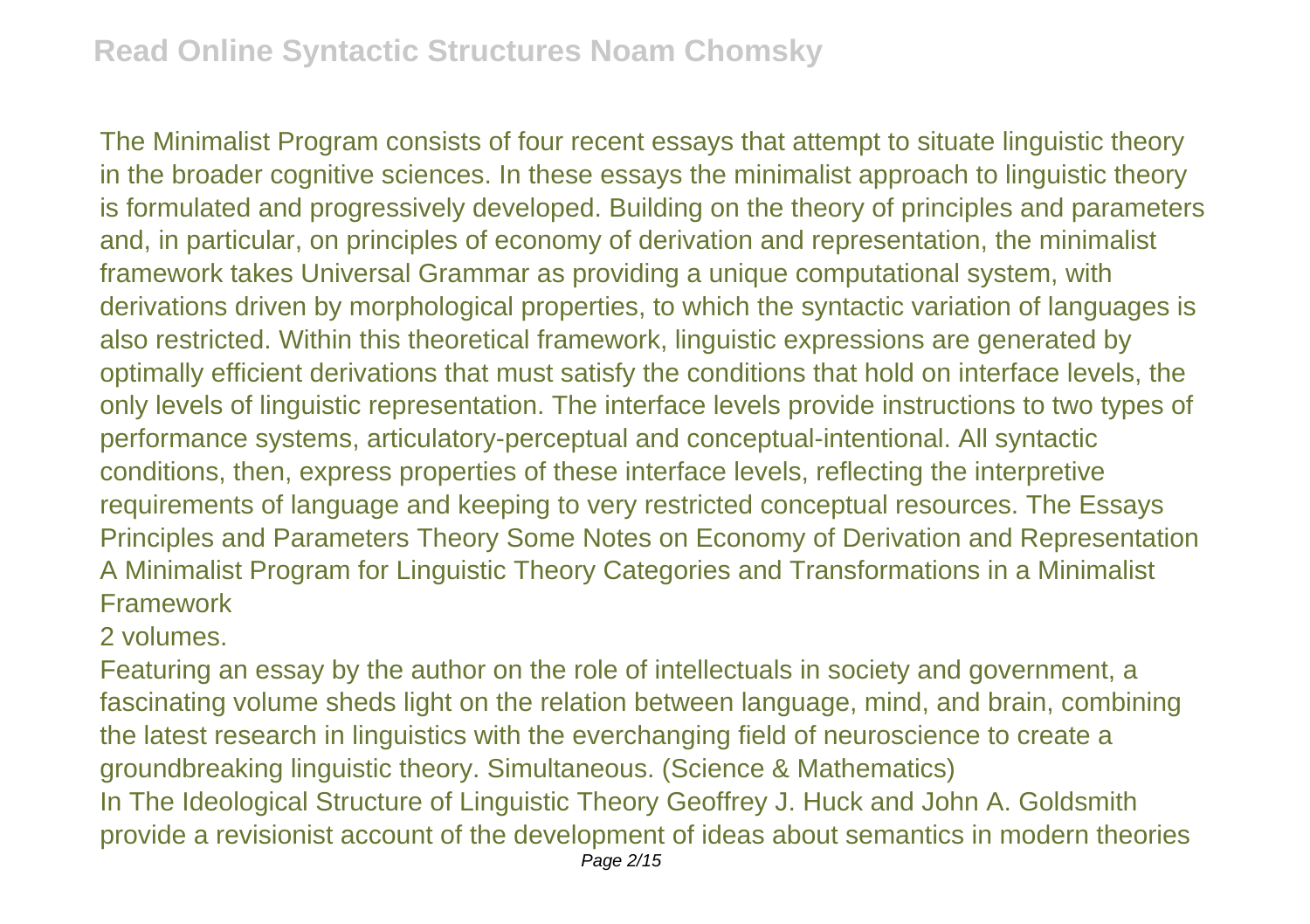of language, focusing particularly on Chomsky's very public rift with the Generative Semanticists about the concept of Deep Structure.

This monograph explores several complex questions concerning the theories of government and bounding, including, in particular, the possibility of a unified approach to these topics. Starting with the intuitive idea that certain categories in certain configurations are barriers to government and movement, it considers whether the same categories are barriers in the two instances or whether one barrier suffices to block government (a stricter and "more local" relation) while more than one barrier inhibits movement, perhaps in a graded manner. Any proposal concerning the formulation of the concept of government has intricate consequences, and many of the empirical phenomena that appear to be relevant are still poorly understood. Similarly, judgments about the theory of movement also involve a number of different factors, including sensitivity to lexical choice. Therefore, Chomsky proceeds on the basis of speculations as to the proper idealization of complex phenomena - how they should be sorted into a variety of interacting systems (some of which remain quite obscure), which may tentatively be put aside to be explained by independent (sometimes unknown) factors, and which may be considered relevant to the subsystems under investigation. "Barriers considers several possible paths through the maze of possibilities that arise. It sets the subtheory context (x-bar theory, theory of movement, and government) for determining what constitutes a barrier and explores two concepts of barrier - maximal projection and the minimality condition - and their manifestations in and implications for proper government, subjacency, island violations, vacuous movement, parasitic gaps, and A-chains. NoamChomsky is Institute Professor of Linguistics and Philosophy, MIT. "Barriers is Linguistic Inquiry Monograph 13.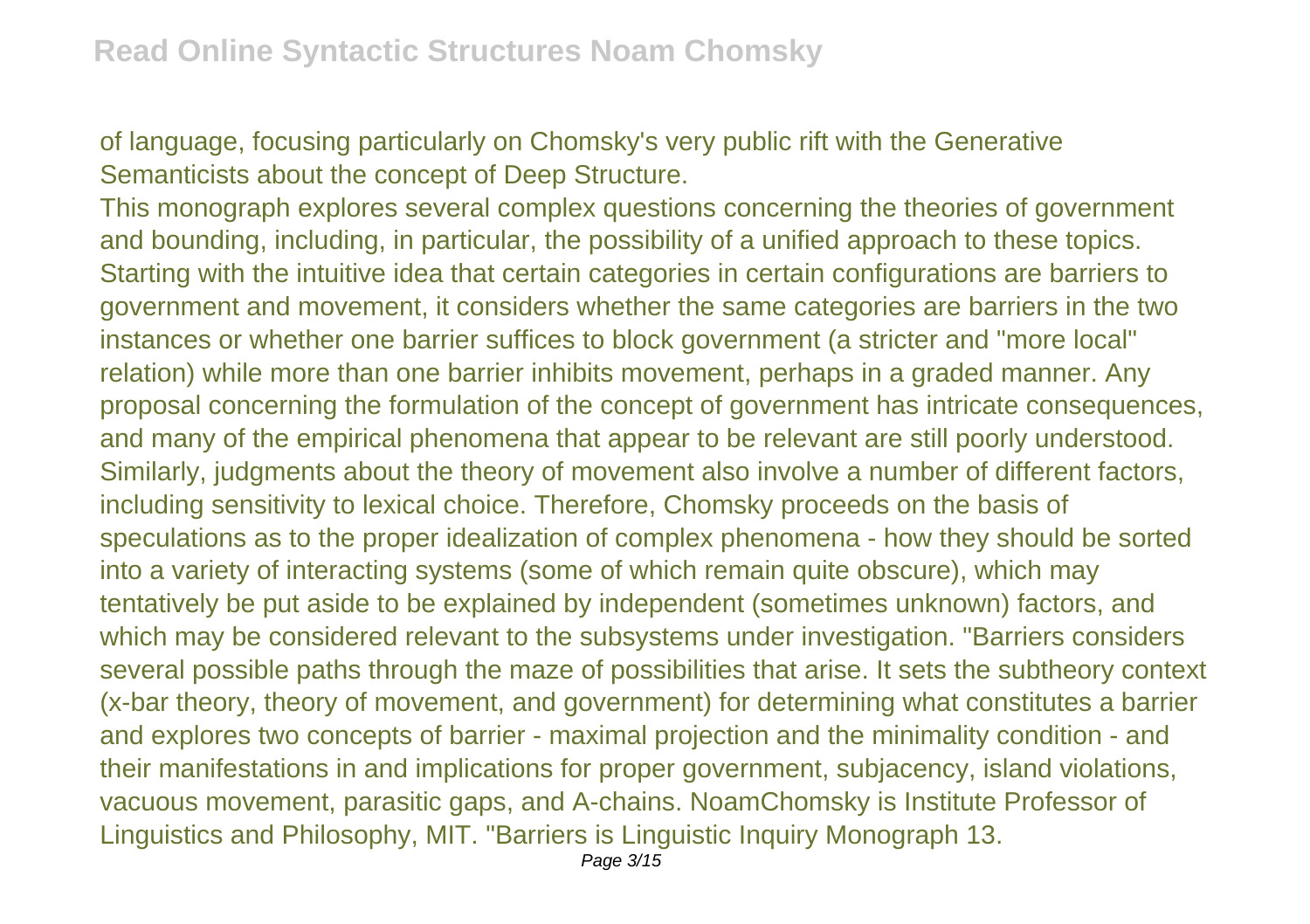When it was first published in 1957, Noam Chomsky's Syntactic Structure seemed to be just a logical expansion of the reigning approach to linguistics. Soon, however, there was talk from Chomsky and his associates about plumbing mental structure; then there was a new phonology; and then there was a new set of goals for the field, cutting it off completely from its anthropological roots and hitching it to a new brand of psychology. Rapidly, all of Chomsky's ideas swept the field. While the entrenched linguists were not looking for a messiah, apparently many of their students were. There was a revolution, which colored the field of linguistics for the following decades. Chomsky's assault on Bloomfieldianism (also known as American Structuralism) and his development of Transformational-Generative Grammar was promptly endorsed by new linguistic recruits swelling the discipline in the sixties. Everyone was talking of a scientific revolution in linguistics, and major breakthroughs seemed imminent, but something unexpected happened--Chomsky and his followers had a vehement and public falling out. In The Linguistic Wars, Randy Allen Harris tells how Chomsky began reevaluating the field and rejecting the extensions his students and erstwhile followers were making. Those he rejected (the Generative Semanticists) reacted bitterly, while new students began to pursue Chomsky's updated vision of language. The result was several years of infighting against the backdrop of the notoriously prickly sixties. The outcome of the dispute, Harris shows, was not simply a matter of a good theory beating out a bad one. The debates followed the usual trajectory of most large-scale clashes, scientific or otherwise. Both positions changed dramatically in the course of the dispute--the triumphant Chomskyan position was very different from the initial one; the defeated generative semantics position was even more transformed. Interestingly, important features of generative semantics have since made their Page 4/15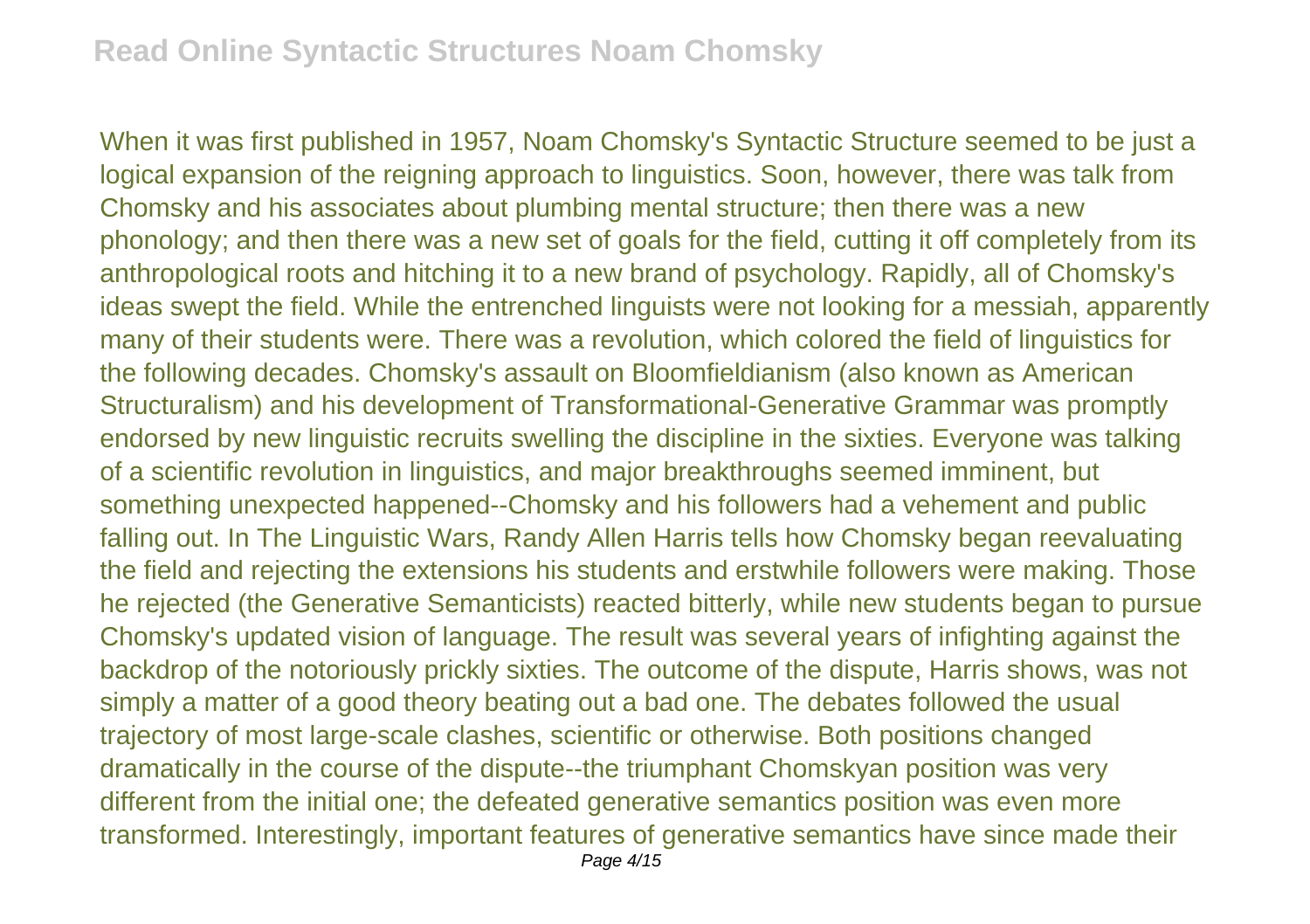way into other linguistic approaches and continue to influence linguistics to this very day. And fairly high up on the list of borrowers is Noam Chomsky himself. The repercussions of the Linguistics Wars are still with us, not only in the bruised feelings and late-night war stories of the combatants, and in the contentious mood in many quarters, but in the way linguists currently look at language and the mind. Full of anecdotes and colorful portraits of key personalities, The Linguistics Wars is a riveting narrative of the course of an important intellectual controversy, and a revealing look into how scientists and scholars contend for theoretical glory.

This volume explores the continuing relevance of Syntactic Structures to contemporary research in generative syntax. The contributions examine the ideas that changed the way that syntax is studied and that still have a lasting effect on contemporary work in generative syntax. Topics include formal foundations, the syntax-semantics interface, the autonomy of syntax, methods of data analysis, and detailed discussions of the role of transformations. New commentary from Noam Chomsky is included.

Chomsky's atavistic revolution (with a little help from his enemies) / John E. Joseph -- The equivocation of form and notation in generative grammar / Christopher Beedham -- Chomsky's paradigm : what it includes and what it excludes / Joanna Radwanska-Williams -- "Scientific revolutions" and other kinds of regime change / Stephen O. Murray -- Noam and Zellig / Bruce Nevin -- Chomsky 1951a and Chomsky 1951b / Peter T. Daniels -- Grammar and language in syntactic structures : transformational progress and structuralist "reflux" / Pierre Swiggers --Chomsky's other revolution / R. Allen Harris -- Chomsky between revolutions / Malcolm D. Hyman -- What do we talk about, when we talk about "universal grammar" and how have we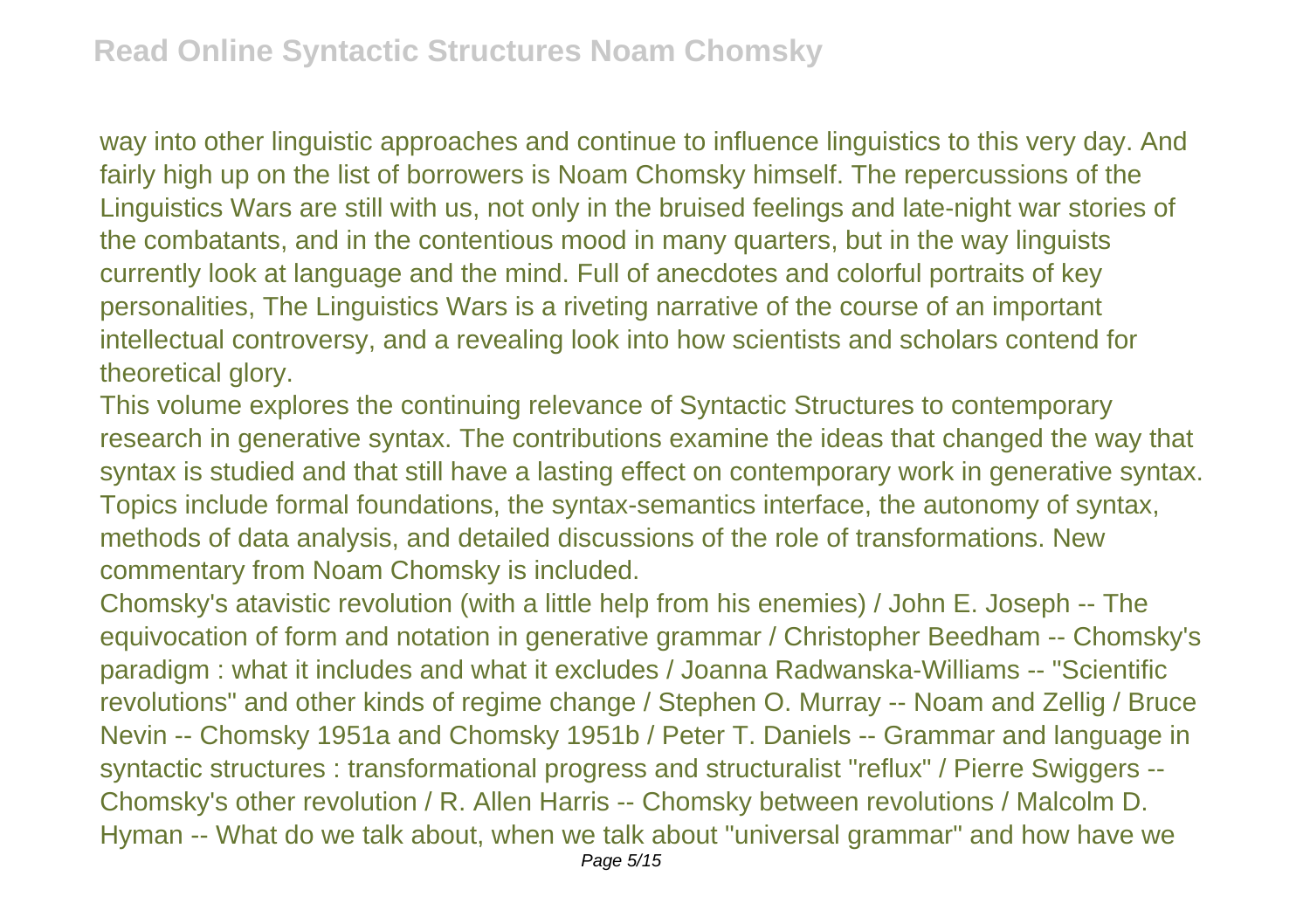talked about it? / Margaret Thomas -- Migrating propositions and the evolution of generative grammar / Marcus Tomalin -- Universalism and human difference in Chomskyan linguistics : the first "superhominid" and the language faculty / Christopher Hutton -- The evolution of meaning and grammar : Chomskyan theory and the evidence from grammaticalization / T. Craig Christy -- Chomsky in search of a pedigree / Camiel Hamans & Pieter A.M. Seuren -- The "linguistics wars" : a tentative assessment by an outsider witness / Giorgio Graffi -- British empiricism and transformational grammar : a current debate / Jacqueline Léon -- Historiography's contribution to theoretical linguistics / Julie Tetel Andresen. Noam Chomsky's first book on syntactic structures is one of the first serious attempts on the part of a linguist to construct within the tradition of scientific theory-construction a comprehensive theory of language which may be understood in the same sense that a chemical, biological theory is understood by experts in those fields. It is not a mere reorganization of the data into a new kind of library catalogue, nor another specualtive philosophy about the nature of man and language, but rather a rigorus explication of our intuitions about our language in terms of an overt axiom system, the theorems derivable from it, explicit results which may be compared with new data and other intuitions, all based plainly on an overt theory of the internal structure of languages; and it may well provide an opportunity for the application of explicity measures of simplicity to decide preference of one form over another form of grammar.

Adriana Belletti here collects work by scholars presented at the University of Siena in connection with a visit by Noam Chomsky. The book's eight articles touch on broader theoretical questions related to Chomsky's Minimalist Program in particular. Contributors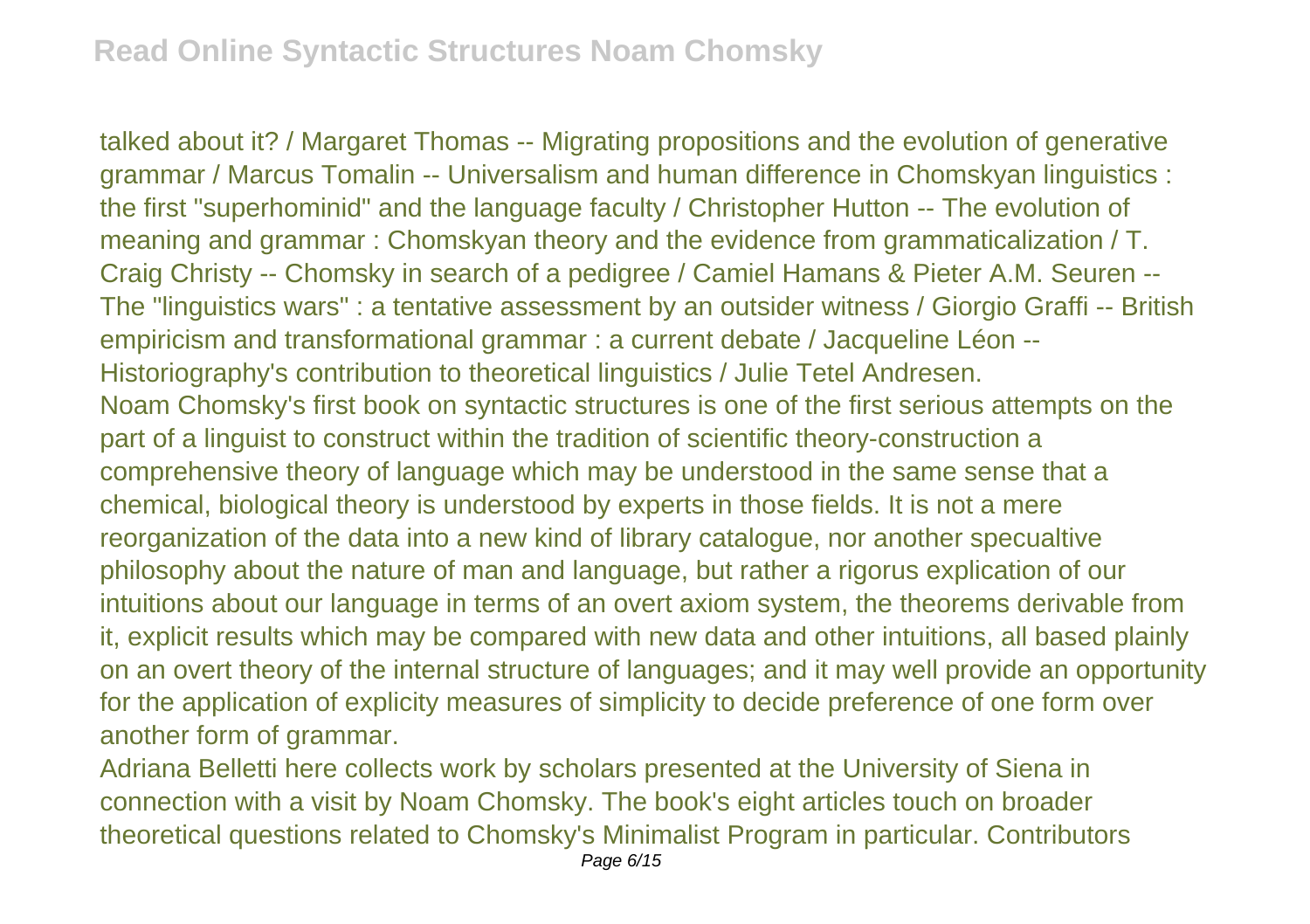include Guglielmo Cinque, Richard Kayne, Luigi Rizzi, Noam Chomsky, and others. Syntactic StructuresWalter de GruyterSyntactic StructuresWalter de Gruyter GmbH & Co KGSyntactic Structures

Written by David Hornsby, who is a current Linguistics lecturer and researcher at the University of Kent, Linguistics - The Essentials is designed to give you everything you need to succeed, all in one place. It covers the key areas that students are expected to be confident in, outlining the basics in clear jargon-free English, and then providing added value features like summaries of key books, and even lists of questions you might be asked in your seminar or exam. The book uses a structure that mirrors many university courses on linguistics - with separate chapters focusing on linguistic thought, syntax, sound systems, morphology, semantics, pragmatics, language acquisition, and much more.

Nobel Laureate in Literature Wole Soyinka considers all of Africa--indeed, all the world--as he poses this question: once repression stops, is reconciliation between oppressor and victim possible? In the face of centuries-long devastation wrought on the African continent and her Diaspora by slavery, colonialism, Apartheid, and the manifold faces of racism, what form of recompense could possibly suffice? In a voice as eloquent and humane as it is forceful, Soyinka boldly challenges in these pages the notions of simple forgiveness, confession, and absolution as strategies for social healing. Ultimately, he turns to art--poetry, music, painting, etc.--as the one source that can nourish the seed of reconciliation: art is the generous vessel that can hold together the burden of memory and the hope of forgiveness. Based on Soyinka's Stewart-McMillan lectures delivered at the DuBois Institute at Harvard, The Burden of Memory speaks not only to those concerned specifically with African politics, but also to anyone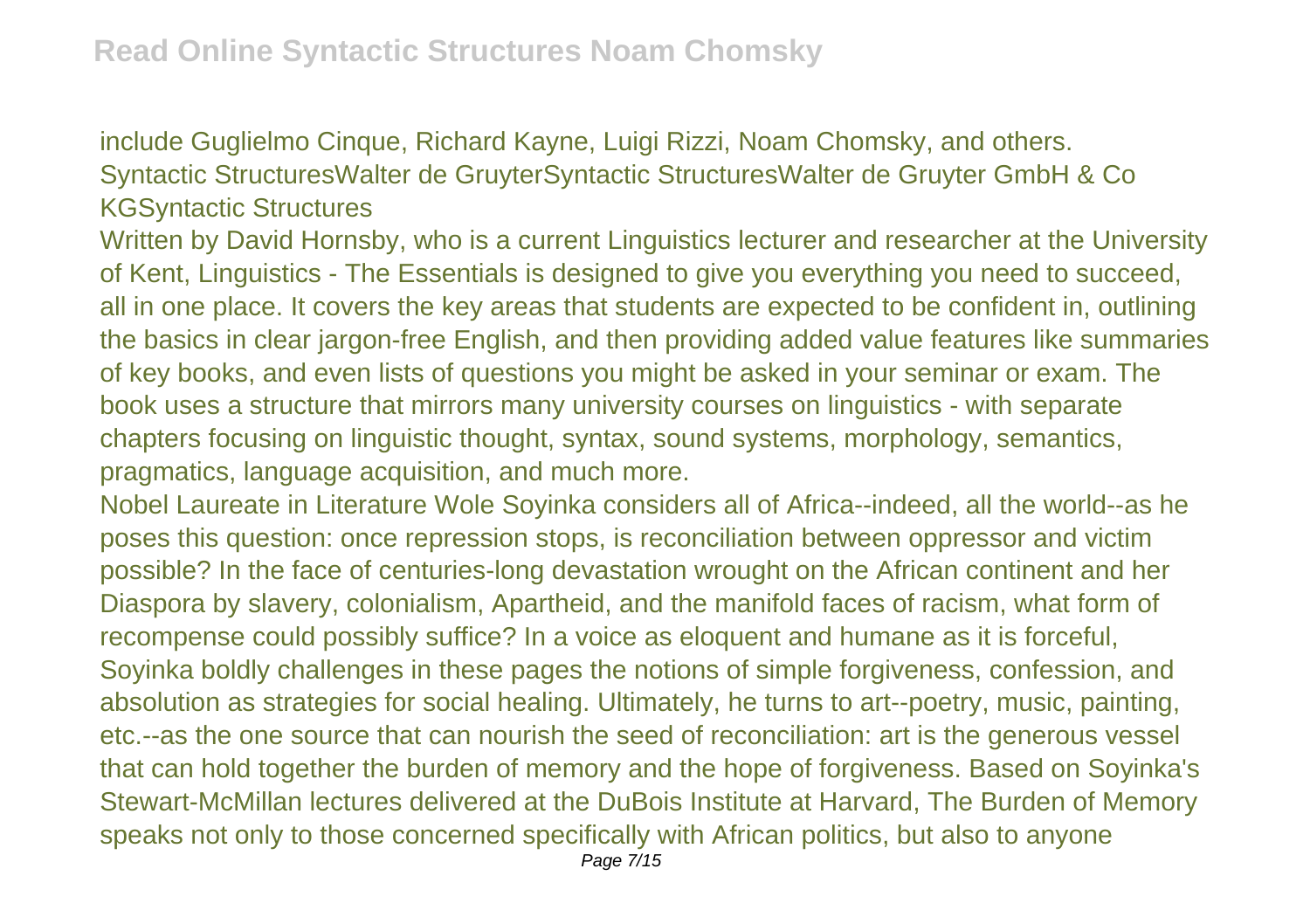seeking the path to social justice through some of history's most inhospitable terrain. Linguistic Theory in America

Tekst, gebaseerd op lezingen, in 1979 tijdens de GLOW conferentie te Pisa gehouden Indispensable look at American military involvement in Vietnam, Cambodia and Laos until 1970.

2015 Reprint of 1957 Edition. Full facsimile of the original edition. Not reproduced with Optical Recognition Software. American linguist Paul Postal wrote in 1964 that most of the "syntactic conceptions prevalent in the United States" were "versions of the theory of phrase structure grammars in the sense of Chomsky." British linguist John Lyons wrote in 1966 that "no work has had a greater influence upon the current linguistic theory than Chomsky's Syntactic Structures." Prominent historian of linguistics R. H. Robins wrote in 1967 that the publication of Chomsky's "Syntactic Structures" was "probably the most radical and important change in direction in descriptive linguistics and in linguistic theory that has taken place in recent years." Another historian of linguistics Frederick Newmeyer considers "Syntactic Structures" "revolutionary" for two reasons. Firstly, it showed that a formal yet non-empiricist theory of language was possible and more importantly, it demonstrated this possibility in a practical sense by formally treating a fragment of English grammar. Secondly, it put syntax at the center of the theory of language. Syntax was recognized as the focal point of language production, in which a finite set of rules can produce an infinite number of sentences. As a result, morphology and phonology were relegated in importance. "Syntactic Structures" also initiated an interdisciplinary dialog between philosophers of language and linguists. American philosopher John Searle wrote that "Chomsky's work is one of the most remarkable intellectual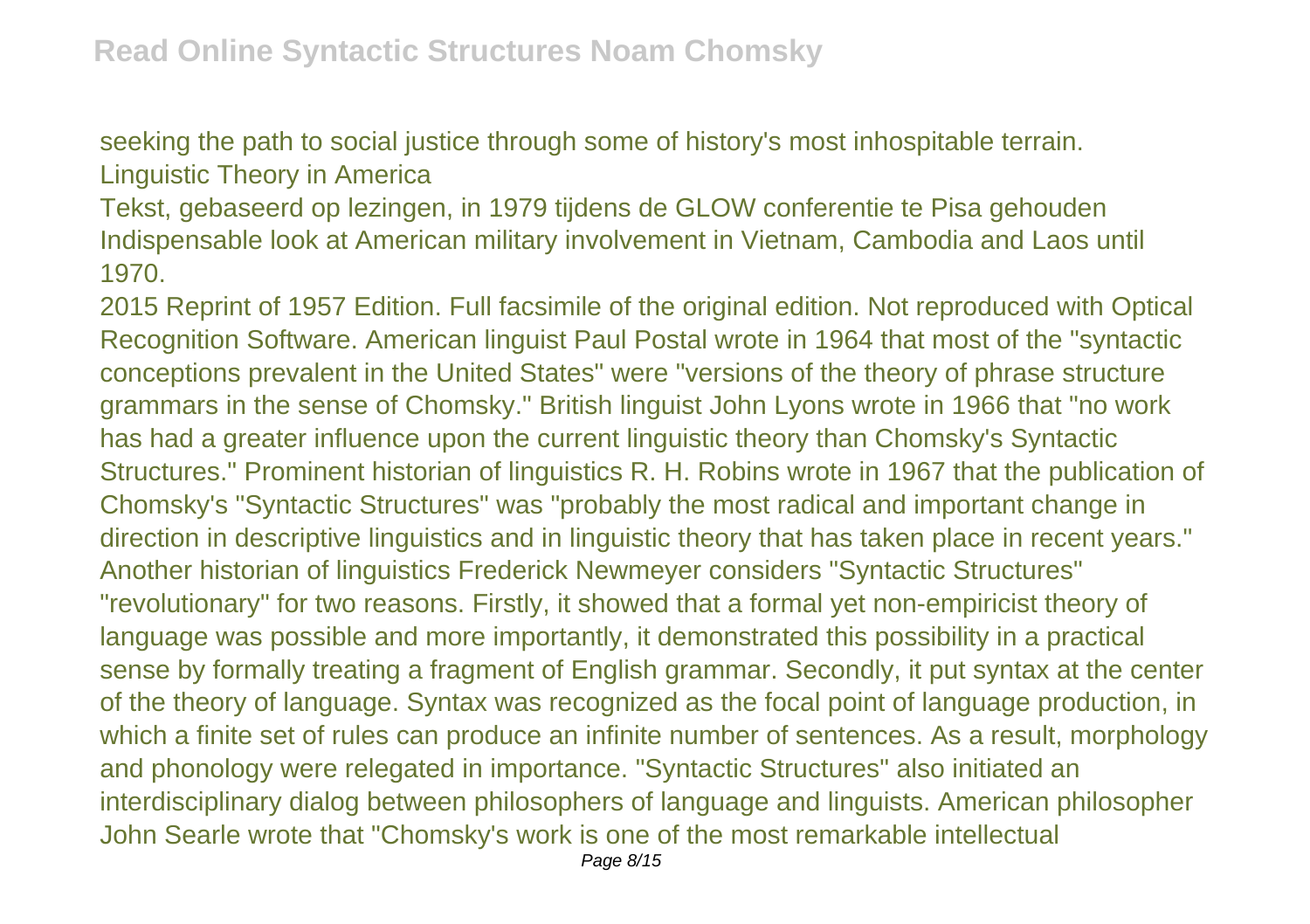achievements of the present era, comparable in scope and coherence to the work of Keynes or Freud. It has done more than simply produce a revolution in linguistics; it has created a new discipline of generative grammar and is having a revolutionary effect on two other subjects, philosophy and psychology." With its formal and logical treatment of language, Syntactic Structures also brought linguistics and the new field of computer science closer together. Berwick and Chomsky draw on recent developments in linguistic theory to offer an evolutionary account of language and humans' remarkable, species-specific ability to acquire it. "A loosely connected collection of four essays that will fascinate anyone interested in the extraordinary phenomenon of language." —New York Review of Books We are born crying, but those cries signal the first stirring of language. Within a year or so, infants master the sound system of their language; a few years after that, they are engaging in conversations. This remarkable, species-specific ability to acquire any human language—"the language faculty"—raises important biological questions about language, including how it has evolved. This book by two distinguished scholars—a computer scientist and a linguist—addresses the enduring question of the evolution of language. Robert Berwick and Noam Chomsky explain that until recently the evolutionary question could not be properly posed, because we did not have a clear idea of how to define "language" and therefore what it was that had evolved. But since the Minimalist Program, developed by Chomsky and others, we know the key ingredients of language and can put together an account of the evolution of human language and what distinguishes us from all other animals. Berwick and Chomsky discuss the biolinguistic perspective on language, which views language as a particular object of the biological world; the computational efficiency of language as a system of thought and understanding; the tension Page 9/15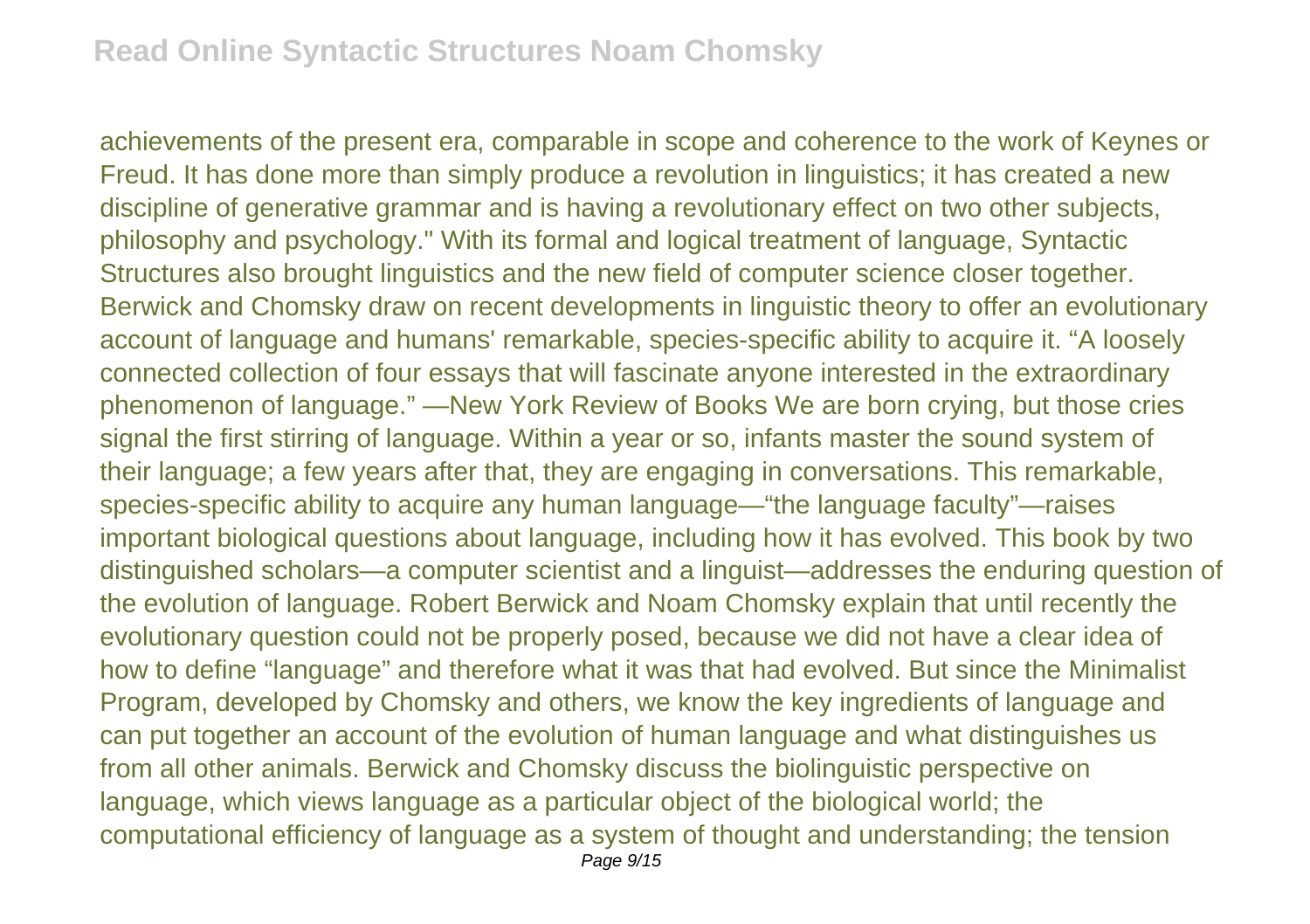between Darwin's idea of gradual change and our contemporary understanding about evolutionary change and language; and evidence from nonhuman animals, in particular vocal learning in songbirds.

For sale in all countries except Japan. For customers in Japan: please contact Yushodo Co. The general aim of the Senshu University Project The Development of the Anglo-Saxon Language and Linguistic Universals is investigation of structural characteristics common to the Germanic languages, such as English, German and Norwegian, and of works on and in the tradition of Generative Grammar founded by Noam Chomsky in the 1950s. The central idea of Generative Grammar, that the nature of natural-language syntax can be captured by a finite set of rules which are able to produce an infinite set of well-formed structures has been highly evaluated and influential even in related fields such as biolinguistics, philosophy, psychology and computer science. Noam Chomsky and Language Descriptions is a collection of articles that focus on the earliest but essential linguistic theory proposed by Noam Chomsky and articles that discuss specific topics pertaining to the study Germanic languages, in particular English and German. It is divided into two parts: Part 1. Genesis of Generative Grammar; and Part 2. Current Issues in Language Descriptions. The present book will be of general interest to linguists who seek to understand the original idea of Generative Grammar and nature of the Germanic languages.

The notion of thinking as an outside, and the critical distance which this entails, is a key to an understanding of Desai as writer, and a recurrent theme for the discussions of her novels and short stories in her book. It informs her authorial perspectives on India, its places, scenes, and people, and her creative engagement with those who, through a combination of accident and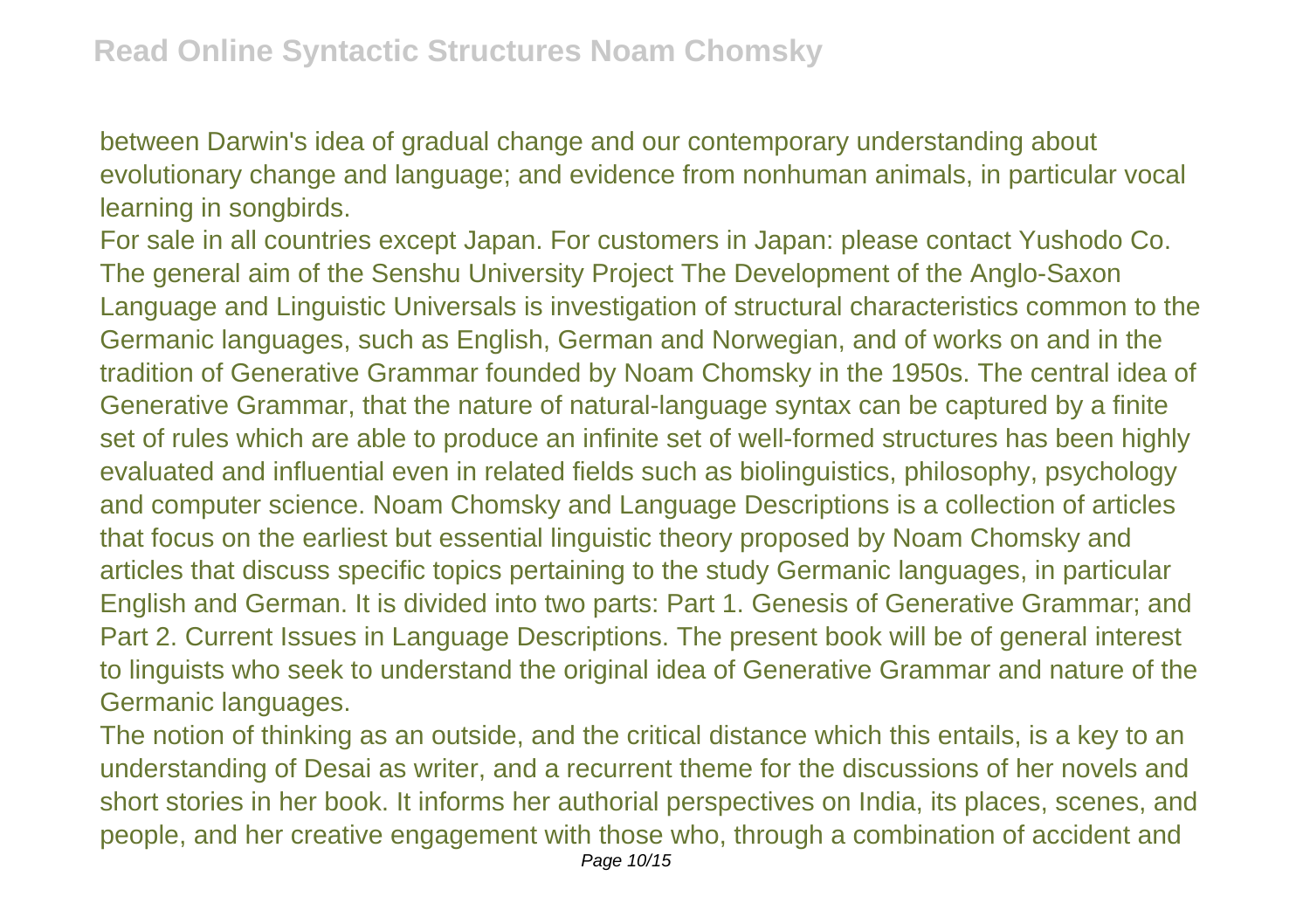choice, find themselves marginalised, displaced, and dispossessed. The search for other, alternative, worlds outside of the social and cultural mainstream defines the self-identity of many of Desai's characters, and underlines their problematic identification with the communities in which they are located. Through detailed discussions of a number of short stories and novels, and references to other works by Indo-English writers, this book shows how Desai maps her 'India', and opens up ways of reading 'India' for the reader as outsider. Chomsky proposes a reformulation of the theory of transformational generative grammar that takes recent developments in the descriptive analysis of particular languages into account. Beginning in the mid-fifties and emanating largely form MIT, an approach was developed to linguistic theory and to the study of the structure of particular languages that diverges in many respects from modern linguistics. Although this approach is connected to the traditional study of languages, it differs enough in its specific conclusions about the structure and in its specific conclusions about the structure of language to warrant a name, "generative grammar." Various deficiencies have been discovered in the first attempts to formulate a theory of transformational generative grammar and in the descriptive analysis of particular languages that motivated these formulations. At the same time, it has become apparent that these formulations can be extended and deepened.The major purpose of this book is to review these developments and to propose a reformulation of the theory of transformational generative grammar that takes them into account. The emphasis in this study is syntax; semantic and phonological aspects of the language structure are discussed only insofar as they bear on syntactic theory. Language and Problems of Knowledge is Noam Chomsky's most accessible statement on the nature, origins, and current concerns of the field of linguistics. He frames the lectures with four Page 11/15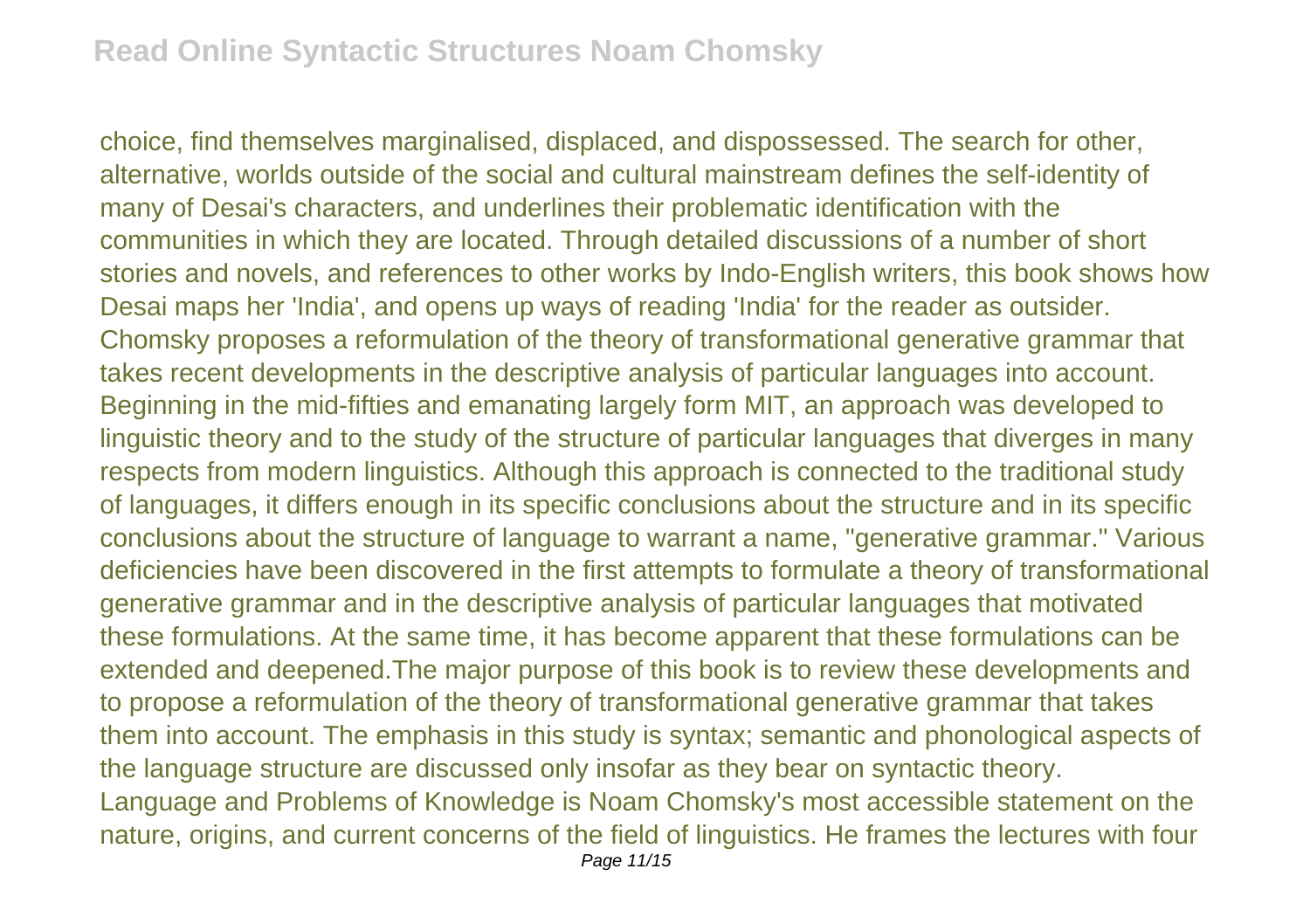fundamental questions: What do we know when we are able to speak and understand a language? How is this knowledge acquired? How do we use this knowledge? What are the physical mechanisms involved in the representation, acquisition, and use of this knowledge? Starting from basic concepts, Chomsky sketches the present state of our answers to these questions and offers prospects for future research. Much of the discussion revolves around our understanding of basic human nature (that we are unique in being able to produce a rich, highly articulated, and complex language on the basis of quite rudimentary data), and it is here that Chomsky's ideas on language relate to his ideas on politics.The initial versions of these lectures were given at the Universidad Centroamericana in Managua, Nicaragua, in March 1986. A parallel set of lectures on contemporary political issues given at the same time has been published by South End Press under the title On Power and Ideology: The Managua Lectures. Language and Problems of Knowledge is sixteenth in the series Current Studies in Linguistics, edited by Jay Keyser.

This second edition of Syntactic Theory: A Formal Introduction expands and improves upon a truly unique introductory syntax textbook. Like the first edition, its focus is on the development of precisely formulated grammars whose empirical predictions can be directly tested. There is also considerable emphasis on the prediction and evaluation of grammatical hypotheses, as well as on integrating syntactic hypotheses with matters of semantic analysis. The book covers the core areas of English syntax from the last quarter century, including complementation, control, "raising constructions," passives, the auxiliary system, and the analysis of long distance dependency constructions. Syntactic Theory's step-by-step introduction to a consistent grammar in these core areas is complemented by extensive problem sets drawing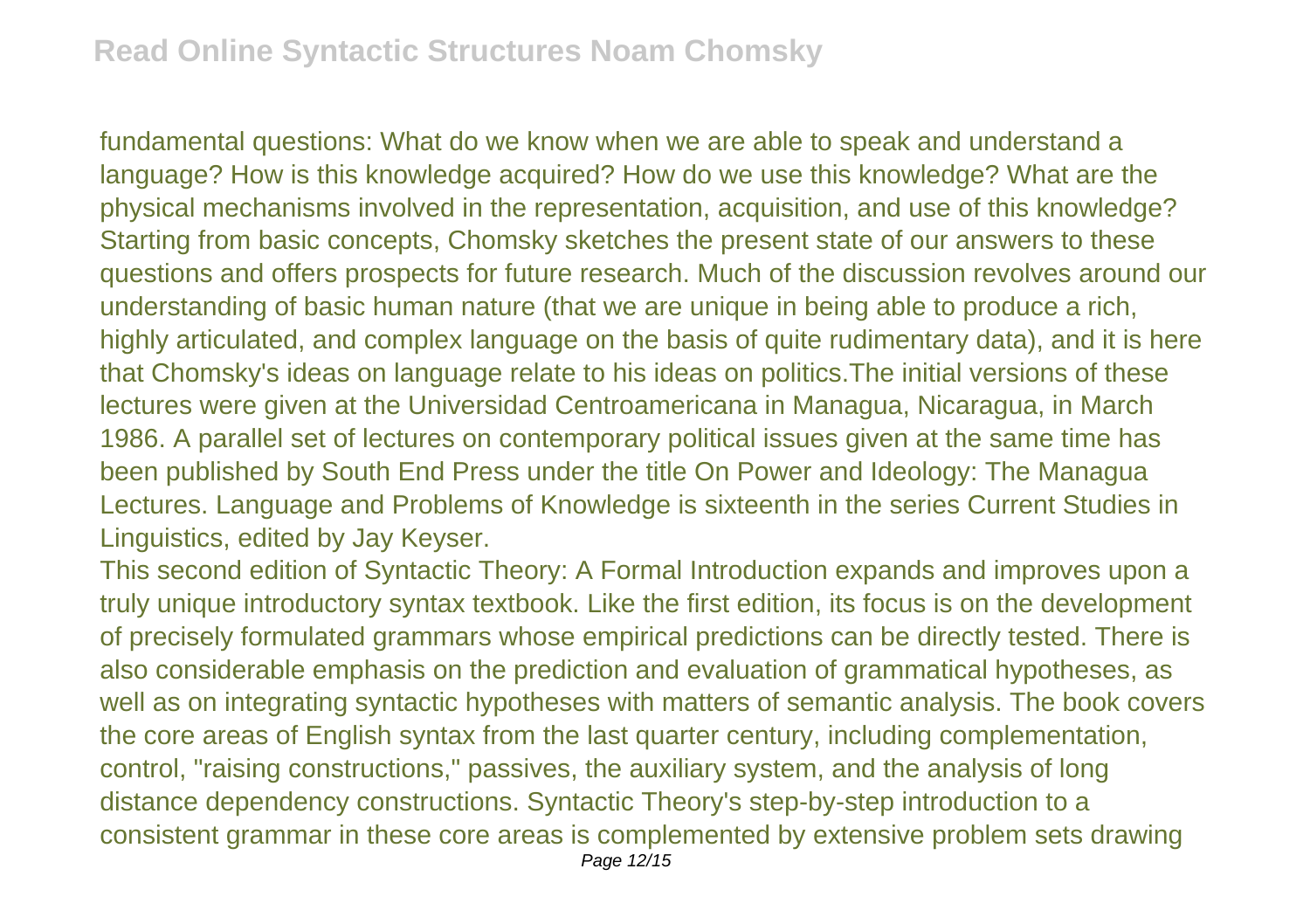from a variety of languages. The book's theoretical perspective is presented in the context of current models of language processing, and the practical value of the constraint-based, lexicalist grammatical architecture proposed has already been demonstrated in computer language processing applications. This thoroughly reworked second edition includes revised and extended problem sets, updated analyses, additional examples, and more detailed exposition throughout. Praise for the first edition: "Syntactic Theory sets a new standard for introductory syntax volumes that all future books should be measured against."—Gert Webelhuth, Journal of Linguistics

Outstanding and unique contribution to the philosophical study of language and mind by Noam Chomsky.

Some classic ideas and analyses of transformational generative grammar are introduced in this book. The focus in on the set of analyses treating English verbal morphology and shows how the analyses in Chomsky's Syntactic structures actually work.

How Language Began revolutionizes our understanding of the one tool that has allowed us to become the "lords of the planet." Mankind has a distinct advantage over other terrestrial species: we talk to one another. But how did we acquire the most advanced form of communication on Earth? Daniel L. Everett, a "bombshell" linguist and "instant folk hero" (Tom Wolfe, Harper's), provides in this sweeping history a comprehensive examination of the evolutionary story of language, from the earliest speaking attempts by hominids to the more than seven thousand languages that exist today. Although fossil hunters and linguists have brought us closer to unearthing the true origins of language, Daniel Everett's discoveries have upended the contemporary linguistic world, reverberating far beyond academic circles. While Page 13/15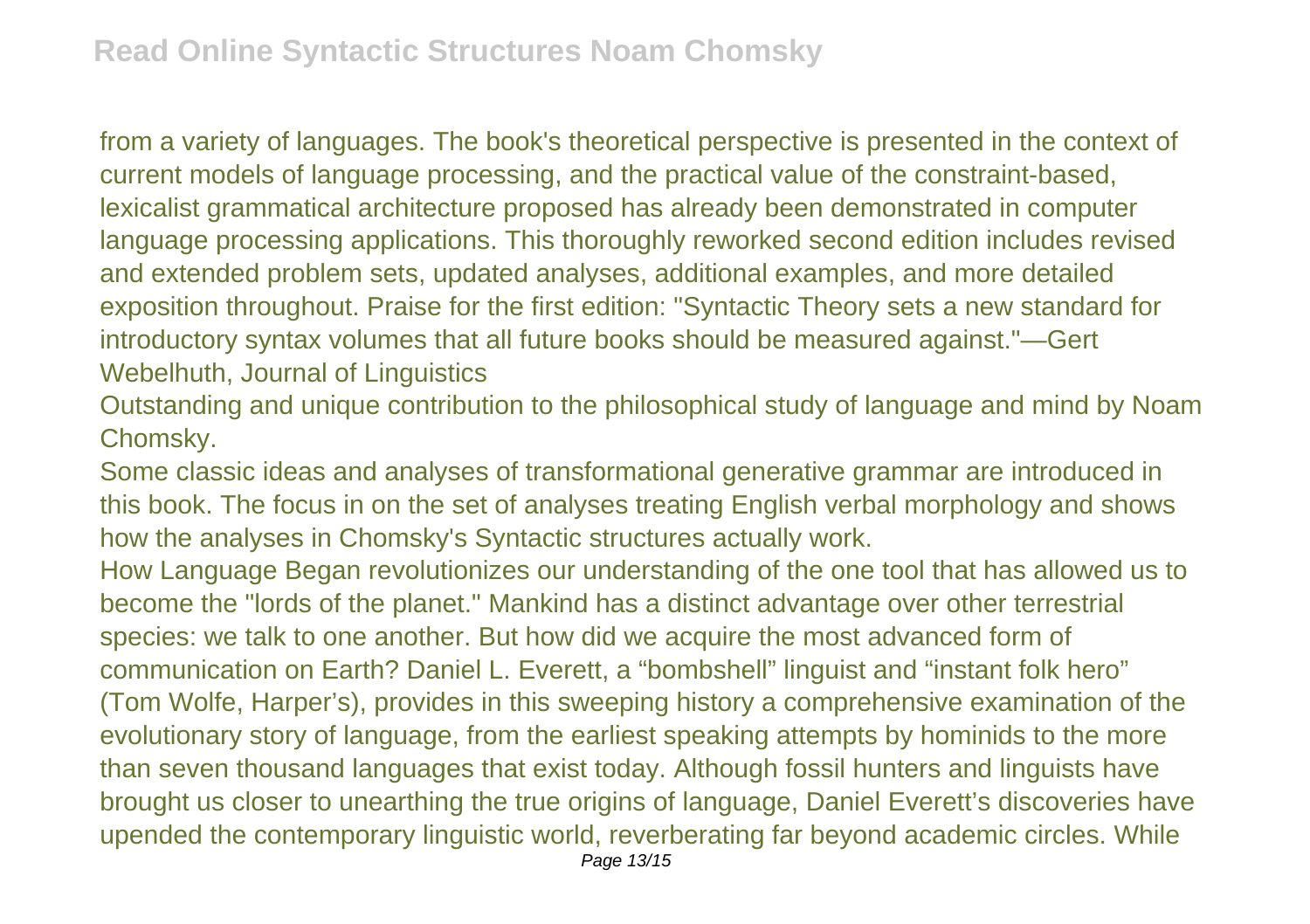conducting field research in the Amazonian rainforest, Everett came across an age-old language nestled amongst a tribe of hunter-gatherers. Challenging long-standing principles in the field, Everett now builds on the theory that language was not intrinsic to our species. In order to truly understand its origins, a more interdisciplinary approach is needed—one that accounts as much for our propensity for culture as it does our biological makeup. Language began, Everett theorizes, with Homo Erectus, who catalyzed words through culturally invented symbols. Early humans, as their brains grew larger, incorporated gestures and voice intonations to communicate, all of which built on each other for 60,000 generations. Tracing crucial shifts and developments across the ages, Everett breaks down every component of speech, from harnessing control of more than a hundred respiratory muscles in the larynx and diaphragm, to mastering the use of the tongue. Moving on from biology to execution, Everett explores why elements such as grammar and storytelling are not nearly as critical to language as one might suspect. In the book's final section, Cultural Evolution of Language, Everett takes the ever-debated "language gap" to task, delving into the chasm that separates "us" from "the animals." He approaches the subject from various disciplines, including anthropology, neuroscience, and archaeology, to reveal that it was social complexity, as well as cultural, physiological, and neurological superiority, that allowed humans—with our clawless hands, breakable bones, and soft skin—to become the apex predator. How Language Began ultimately explains what we know, what we'd like to know, and what we likely never will know about how humans went from mere communication to language. Based on nearly forty years of fieldwork, Everett debunks long-held theories by some of history's greatest thinkers, from Plato to Chomsky. The result is an invaluable study of what makes us human.